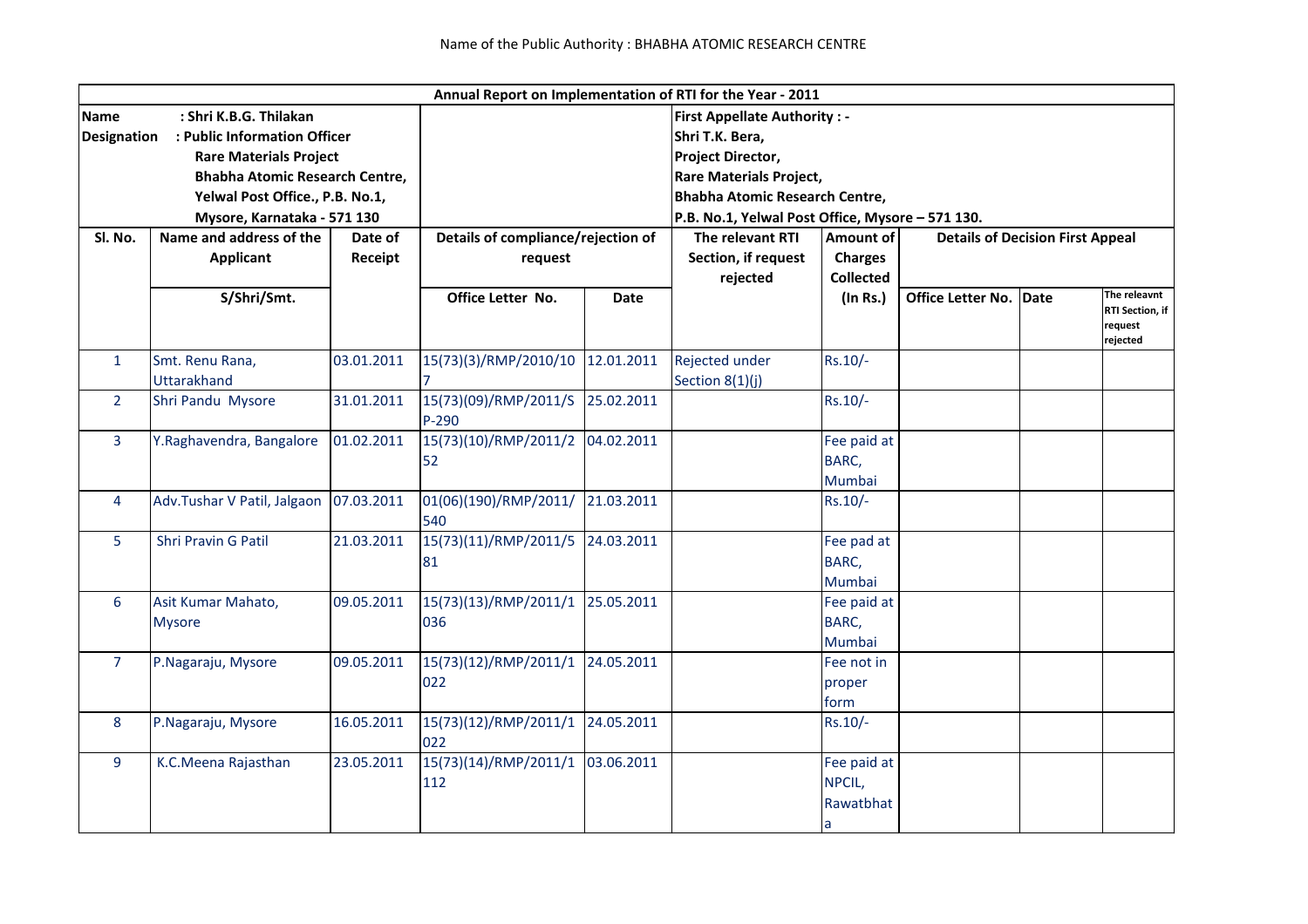|                                                    |                                       |            | Annual Report on Implementation of RTI for the Year - 2011 |                                       |                                                  |                   |                                         |      |                        |  |  |
|----------------------------------------------------|---------------------------------------|------------|------------------------------------------------------------|---------------------------------------|--------------------------------------------------|-------------------|-----------------------------------------|------|------------------------|--|--|
| : Shri K.B.G. Thilakan<br>Name                     |                                       |            | <b>First Appellate Authority: -</b>                        |                                       |                                                  |                   |                                         |      |                        |  |  |
| : Public Information Officer<br><b>Designation</b> |                                       |            | Shri T.K. Bera,                                            |                                       |                                                  |                   |                                         |      |                        |  |  |
|                                                    | <b>Rare Materials Project</b>         |            |                                                            |                                       |                                                  | Project Director, |                                         |      |                        |  |  |
|                                                    | <b>Bhabha Atomic Research Centre,</b> |            |                                                            |                                       | <b>Rare Materials Project,</b>                   |                   |                                         |      |                        |  |  |
|                                                    | Yelwal Post Office., P.B. No.1,       |            |                                                            | <b>Bhabha Atomic Research Centre,</b> |                                                  |                   |                                         |      |                        |  |  |
| Mysore, Karnataka - 571 130                        |                                       |            |                                                            |                                       | P.B. No.1, Yelwal Post Office, Mysore - 571 130. |                   |                                         |      |                        |  |  |
| Sl. No.                                            | Name and address of the               | Date of    | Details of compliance/rejection of                         |                                       | The relevant RTI                                 | Amount of         | <b>Details of Decision First Appeal</b> |      |                        |  |  |
|                                                    | <b>Applicant</b>                      | Receipt    | request                                                    |                                       | Section, if request                              | <b>Charges</b>    |                                         |      |                        |  |  |
|                                                    |                                       |            |                                                            |                                       | rejected                                         | <b>Collected</b>  |                                         |      |                        |  |  |
|                                                    | S/Shri/Smt.                           |            | Office Letter No.                                          | <b>Date</b>                           |                                                  | (In Rs.)          | Office Letter No.                       | Date | The releavnt           |  |  |
|                                                    |                                       |            |                                                            |                                       |                                                  |                   |                                         |      | <b>RTI Section, if</b> |  |  |
|                                                    |                                       |            |                                                            |                                       |                                                  |                   |                                         |      | request<br>rejected    |  |  |
| 10                                                 | Maj.Gen(Retd)                         | 06.07.2011 | 15(73)(15)/RMP/2011/1                                      | 19.07.2011                            |                                                  | Fee paid at       |                                         |      |                        |  |  |
|                                                    | S.G.Vombatkere, Mysore                |            | 560                                                        |                                       |                                                  | BARC,             |                                         |      |                        |  |  |
|                                                    |                                       |            |                                                            |                                       |                                                  | Mumbai            |                                         |      |                        |  |  |
| 11                                                 | Jugal Pandya, Rajasthan               | 04.08.2011 | 15(73)(16)/RMP/2011/1                                      | 12.08.2011                            |                                                  | Fee paid at       |                                         |      |                        |  |  |
|                                                    |                                       |            | 722                                                        |                                       |                                                  | DAE,              |                                         |      |                        |  |  |
|                                                    |                                       |            |                                                            |                                       |                                                  | Mumbai            |                                         |      |                        |  |  |
| 12                                                 | M.S.Dhakne, Nagpur                    | 19.08.2011 | 15(73)(16)/RMP/2011/1                                      | 24.08.2011                            |                                                  | Fee paid at       |                                         |      |                        |  |  |
|                                                    |                                       |            | 790                                                        |                                       |                                                  | DAE,              |                                         |      |                        |  |  |
|                                                    |                                       |            |                                                            |                                       |                                                  | Mumbai            |                                         |      |                        |  |  |
| 13                                                 | D.B.Mahadevaiah, Mandya 22.08.2011    |            | 15(73)(18)/RMP/2011/1                                      | 30.08.2011                            |                                                  | $Rs.10/-$         |                                         |      |                        |  |  |
|                                                    |                                       |            | 847                                                        |                                       |                                                  |                   |                                         |      |                        |  |  |
| 14                                                 | Syed K Hussain Paloncha,              | 29.08.2011 | 15(73)(19)/RMP/2011/8                                      | 05.09.2011                            |                                                  | Fee paid at       |                                         |      |                        |  |  |
|                                                    | Kammam Dist. Andhra                   |            | 66                                                         |                                       |                                                  | DAE,              |                                         |      |                        |  |  |
|                                                    | Pradesh                               |            |                                                            |                                       |                                                  | Mumbai            |                                         |      |                        |  |  |
| 15                                                 | Mohan Kumar, Bangalore                | 02.09.2011 | 15(73)(20)/RMP/2011/1                                      | 16.09.2011                            |                                                  | Fee paid at       |                                         |      |                        |  |  |
|                                                    |                                       |            | 977                                                        |                                       |                                                  | <b>PMO</b>        |                                         |      |                        |  |  |
| 16                                                 | Shri T.Nataraju, CED, GSO,            | 04.10.2011 | 15(73)(21)/RMP/2011/2                                      | 25.10.2011                            |                                                  | Fee paid at       |                                         |      |                        |  |  |
|                                                    | Kalpakkam                             |            | 202                                                        |                                       |                                                  | DAE,              |                                         |      |                        |  |  |
|                                                    |                                       |            |                                                            |                                       |                                                  | Mumbai            |                                         |      |                        |  |  |
| 17                                                 | Dr. Sreeramappa, Thane                | 21.10.2011 | 15(73)(04)/RMP/2010/S                                      | 15.11.2011                            | Addl. Fee asked for                              | Fee paid at       |                                         |      |                        |  |  |
|                                                    |                                       |            | P-1887                                                     |                                       | not paid                                         | BARC,             |                                         |      |                        |  |  |
|                                                    |                                       |            |                                                            |                                       |                                                  | Mumbai            |                                         |      |                        |  |  |
| 18                                                 | Maj.Gen(Retd.)                        | 24.10.2011 | 15(73)(23/RMP/2011/23                                      | 23.11.2011                            |                                                  | Rs.10/-           |                                         |      |                        |  |  |
|                                                    | Vombatkee, Mysore                     |            | 80                                                         |                                       |                                                  |                   |                                         |      |                        |  |  |